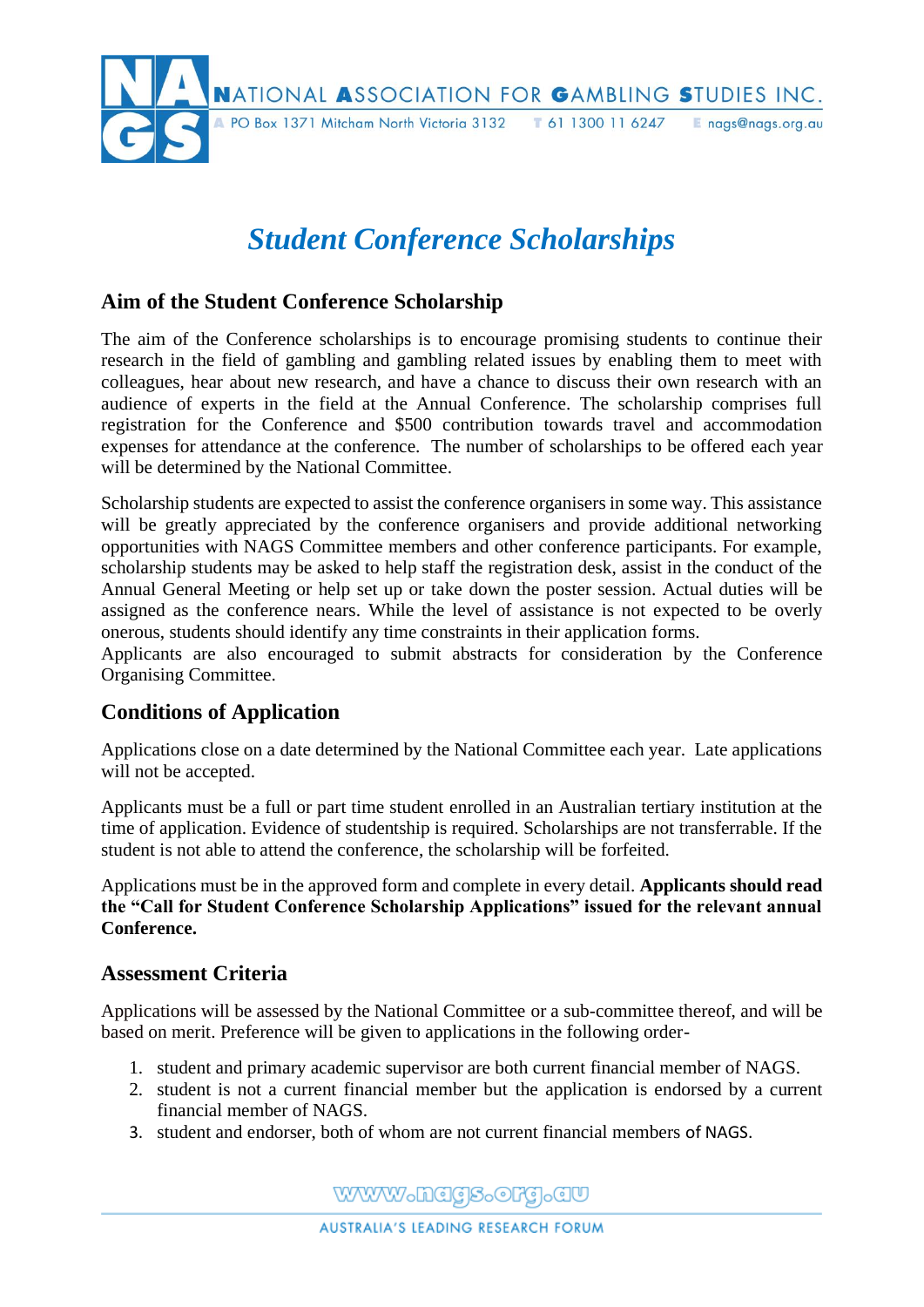

| <b>Criterion</b>                                                     | <b>Comments</b> | <b>Score</b> |
|----------------------------------------------------------------------|-----------------|--------------|
| Extent to which the student's<br>attendance will<br>contribute<br>to |                 |              |
| furthering the objects and purpose                                   |                 |              |
| of NAGS                                                              |                 |              |
| (Max Available Score 20)                                             |                 |              |
| Relevance of the student's course                                    |                 |              |
| of study to enhancing research,<br>treatment, practice and policy    |                 |              |
| development in gambling and                                          |                 |              |
| gambling related issues                                              |                 |              |
| (Max Available Score 20)                                             |                 |              |
| Quality of written submission in                                     |                 |              |
| support of application                                               |                 |              |
| (Max Available Score 20)                                             |                 |              |
| Is student able to access other                                      |                 |              |
| financial assistance to attend the<br>NAGS conference                |                 |              |
|                                                                      |                 |              |
| (Max Available Score 20)                                             |                 |              |
| Student a NAGS financial                                             |                 |              |
| member                                                               |                 |              |
| (Max Available Score 10)                                             |                 |              |
| Application endorsed by a NAGS                                       |                 |              |
| financial member                                                     |                 |              |
| (Max Available Score 10)                                             |                 |              |
| <b>Other Comments</b>                                                |                 |              |
|                                                                      |                 |              |
|                                                                      |                 |              |
| <b>Total</b>                                                         |                 | /100         |
|                                                                      |                 |              |